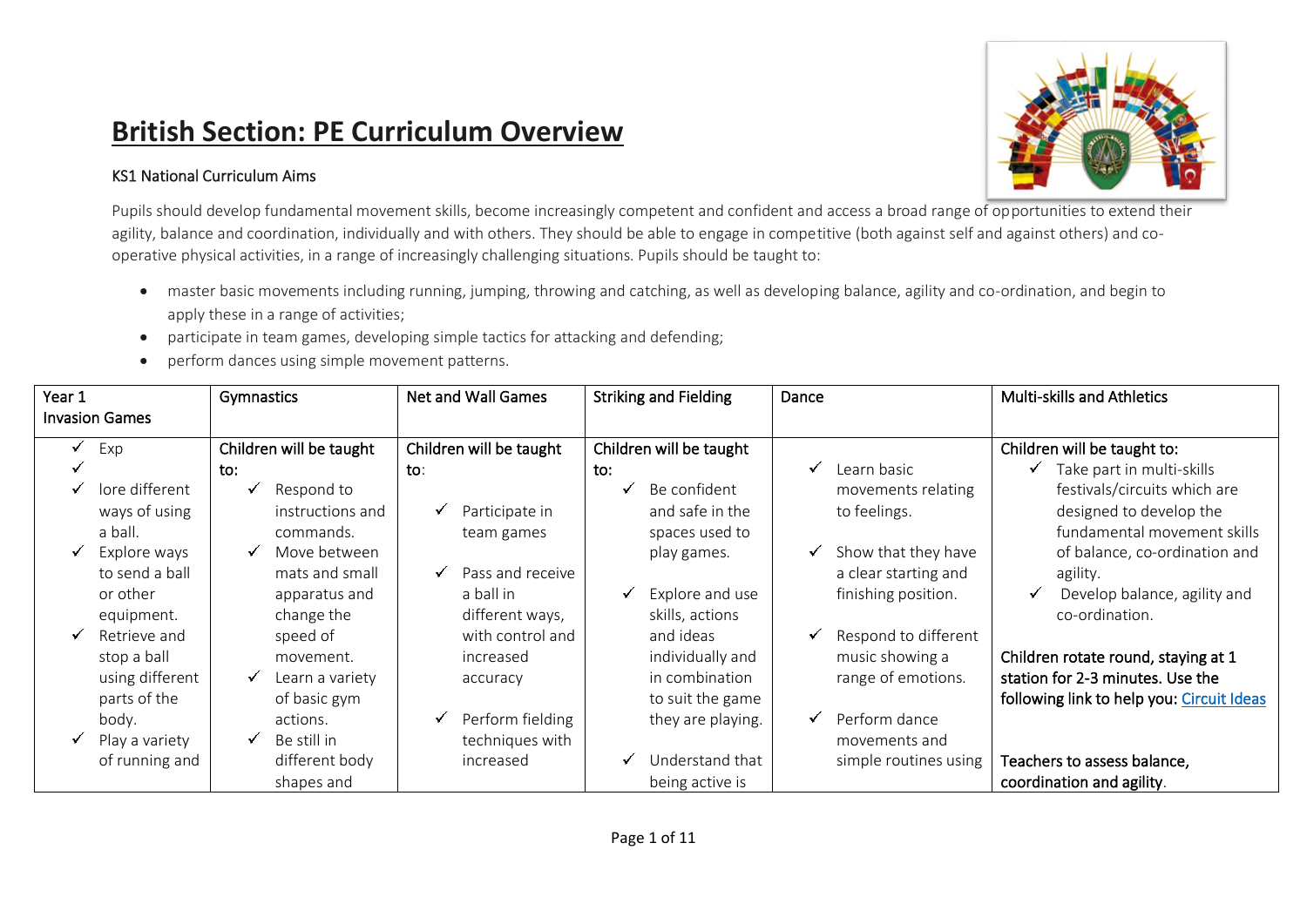|              | avoiding        | balances and         | control and co- |   | good for them    | simple movement              |                                   |
|--------------|-----------------|----------------------|-----------------|---|------------------|------------------------------|-----------------------------------|
|              | games.          | combine              | 2ordination     |   | and fun.         | patterns.                    |                                   |
| ✓            | Practise skills | different ways       |                 |   |                  |                              | Children are prepared for Sports  |
|              | to make them    | of travelling.       |                 | ✓ | Participate in   |                              | Day. Please go down to the track  |
|              | warmer.         | Handle<br>✓          |                 |   | team games.      |                              | and experience sprinting, hurdles |
| $\checkmark$ | Explain why     | apparatus            |                 |   |                  | Christmas Performance,       | and some field activities.        |
|              | they enjoy      | safely.              |                 | ✓ | Pass and receive | Children in Need and special |                                   |
|              | playing games   | Recognise how<br>✔   |                 |   | a ball in        | assemblies can be used to    |                                   |
|              | and physical    | it feels when the    |                 |   | different ways   | assess and demonstrate their | <b>Additional Ideas</b>           |
|              | activities.     | body is tense.       |                 |   | with control and |                              |                                   |
| √            | Talk about      | Discuss how the<br>✓ |                 |   | increased        | skills and progress.         | Parachute Games activities.       |
|              | what our        | body changes         |                 |   | accuracy.        |                              |                                   |
|              | bodies do       | during exercise.     |                 |   |                  |                              | Please click on the link below:   |
|              | during          | Develop<br>✓         |                 | ✓ | Perform fielding |                              | <b>Parachute Games</b>            |
|              | exercise e.g.   | balance, agility     |                 |   | techniques with  |                              |                                   |
|              | breathing       | and co-              |                 |   | increased        |                              |                                   |
|              | Participate in  | ordination of        |                 |   | control and co-  |                              |                                   |
|              | team games.     | travelling,          |                 |   | ordination.      |                              |                                   |
|              | Develop         | stillness            |                 |   |                  |                              |                                   |
|              | simple          | jumping, timing,     |                 |   |                  |                              |                                   |
|              | attacking and   | Changing shape,      |                 |   |                  |                              |                                   |
|              | defending       | size, and direction. |                 |   |                  |                              |                                   |
|              | techniques.     |                      |                 |   |                  |                              |                                   |
|              | Pass and        |                      |                 |   |                  |                              |                                   |
|              | receive a ball  |                      |                 |   |                  |                              |                                   |
|              | in different    |                      |                 |   |                  |                              |                                   |
|              |                 |                      |                 |   |                  |                              |                                   |
|              | ways with       |                      |                 |   |                  |                              |                                   |
|              | increased       |                      |                 |   |                  |                              |                                   |
|              | control.        |                      |                 |   |                  |                              |                                   |
|              |                 |                      |                 |   |                  |                              |                                   |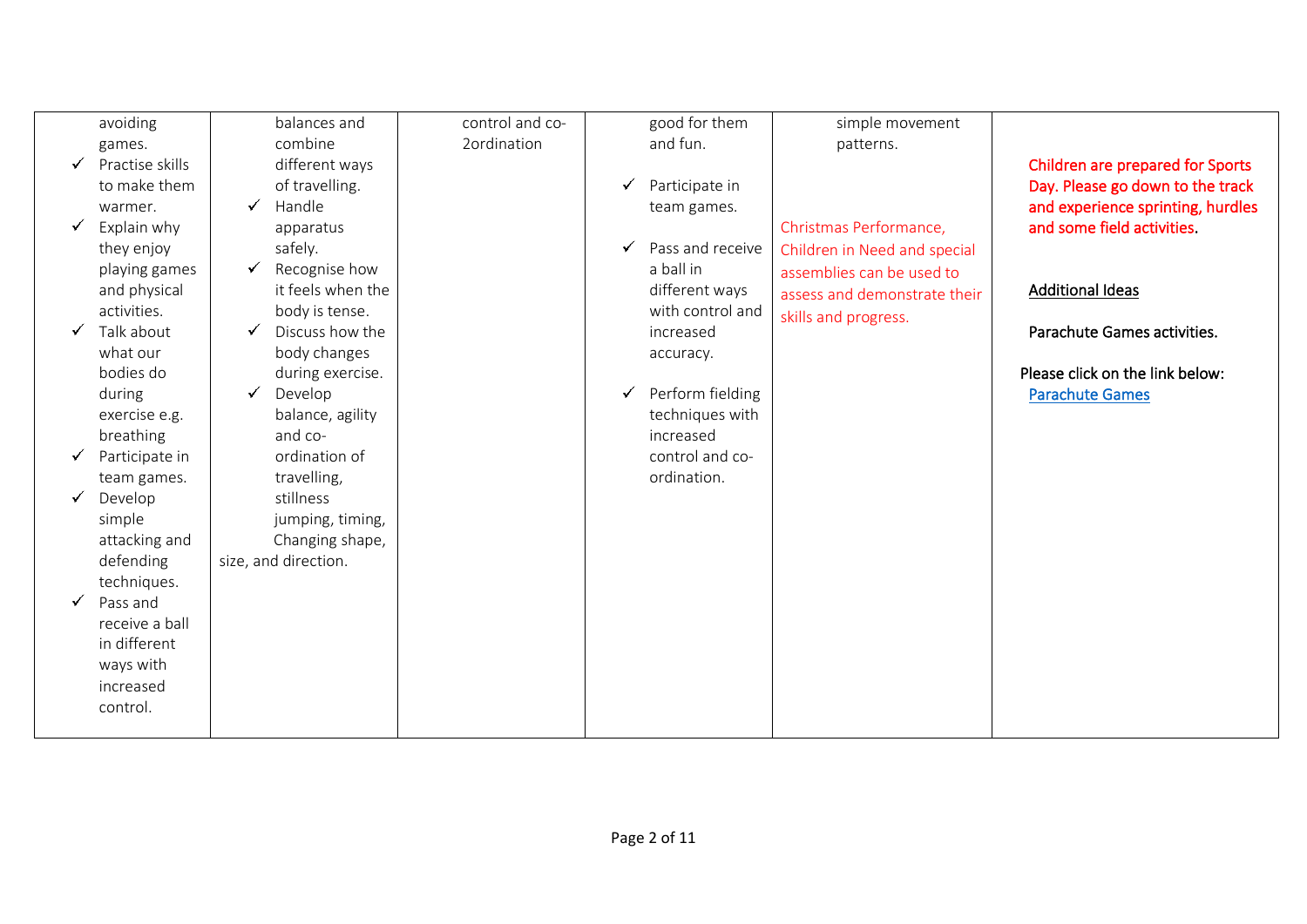| Year <sub>2</sub> |                       | Gymnastics                 | Dance               | <b>Net and Wall Games</b> | <b>Striking and Fielding</b> | <b>Multi-skills and Athletics</b>         |
|-------------------|-----------------------|----------------------------|---------------------|---------------------------|------------------------------|-------------------------------------------|
|                   | <b>Invasion Games</b> |                            |                     |                           |                              |                                           |
|                   |                       |                            |                     |                           |                              |                                           |
|                   | Recognise the         | Develop short<br>✓         |                     |                           |                              | Children will be taught to:               |
|                   | best ways to          | sequences on               | Evaluate and<br>✓   | Use their skills<br>✓     | Choose, use and<br>✓         | Take part in multi skills festivals.      |
|                   | score points          | their own.                 | improve a dance     | to play end to            | vary simple tactics.         | Designed to:                              |
|                   | and stop              |                            | performance by      | end games,                |                              | $\checkmark$ develop balance, agility and |
|                   | points being          | Use imagination<br>✓       | recording and       | games over a              | Recognise good<br>✔          | co-ordination.                            |
|                   | scored.               | to find different          | viewing their       | barrier and               | quality in                   |                                           |
|                   |                       | ways of using              | rehearsals.         | fielding games.           | performance.                 | Explore movement<br>✓                     |
| ✓                 | Recognise             | apparatus.                 |                     |                           |                              | techniques with increased                 |
|                   | how they work         |                            | Use a range of<br>✓ | Use their ability         | Use information to<br>✓      | control.                                  |
|                   | best with their       |                            | vocabulary to       | to solve                  | improve their work.          |                                           |
|                   | partner.              | Form simple<br>✓           | describe moods      | problems and              |                              | How to run, throw and jump<br>✔           |
|                   |                       | sequences of               | and how dances      | make decisions.           | Participate in team<br>✓     | and perform these with                    |
|                   | Use different         | different actions          | make them feel.     |                           | games.                       | increased control and co-                 |
|                   | rules and             | using floor and            |                     | Watch others              |                              | ordination.                               |
|                   | tactics for           | apparatus.                 | Remember and        | and describe              | Pass and receive a<br>✓      |                                           |
|                   | invasion              |                            | repeat simple       | what is                   | ball in different ways       | Children rotate round, staying at 1       |
|                   | games.                | ✓<br>Have a clear          | dance phrases.      | happening.                | with control and             | station for 2-3 minutes. Use the          |
|                   |                       | start, middle and          |                     |                           | increased accuracy.          | following link to help you: Circuit       |
|                   | Make it               | end.                       | Perform dances      | Talk about what           |                              | Ideas                                     |
|                   | difficult for         |                            | using simple        | they have done            | Perform fielding<br>✓        |                                           |
|                   | opponents.            | Have a clear focus<br>✓    | movement            | and how they              | techniques with              | Children prepare for Sports               |
|                   |                       | when watching              | patterns.           | did it.                   | increased control            | Day. Children should ideally              |
| ✓                 | Keep the ball         | others perform.            |                     |                           | and co-ordination.           | go down to the track and                  |
|                   | and find best         |                            |                     | Participate in            |                              | experience sprinting,                     |
|                   | places to             | Say when a<br>$\checkmark$ |                     | team games.               |                              | hurdling and some field                   |
|                   | score.                | movement or skill          |                     |                           |                              | activities such as: long jump.            |
|                   |                       | is performed well          |                     | Pass and                  |                              | Additionally, they should be              |
|                   | Watch others          | (aesthetic                 |                     | receive a ball in         |                              | prepared for a sack race and              |
|                   | accurately.           | appreciation).             |                     | different ways            |                              | the egg and spoon race.                   |
|                   |                       |                            |                     | with control and          |                              |                                           |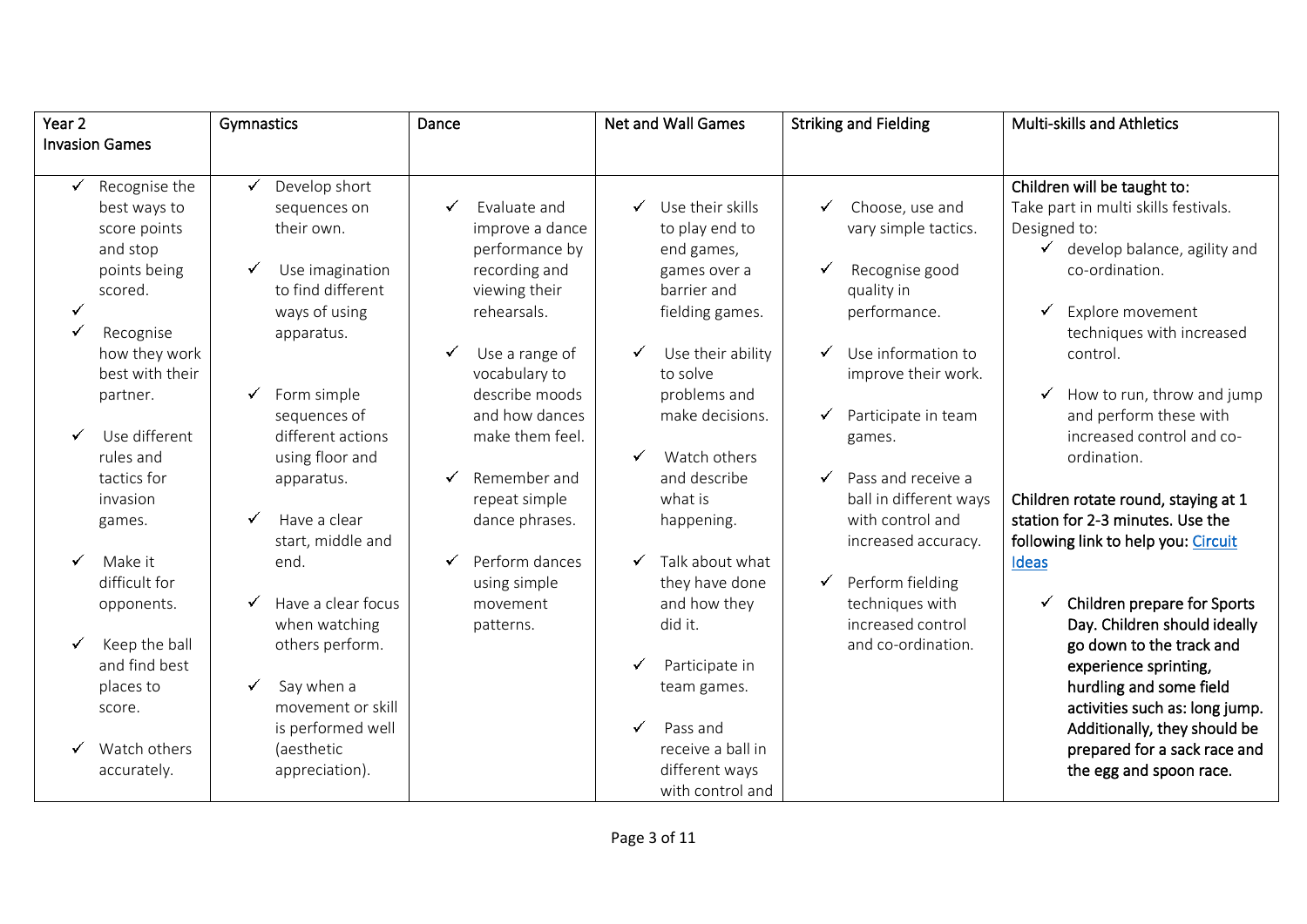| √<br>tactics.        | Describe what<br>they see and<br>ask to copy<br>others' ideas,<br>skills and                                       | $\checkmark$<br>$\checkmark$ | Describe what<br>they have done<br>and what they<br>have seen.<br>Develop balance,<br>agility and co- | ✓ | increased<br>accuracy.<br>Perform fielding<br>techniques with<br>increased<br>control and co- | Please click on the link below:<br><b>Parachute Game</b> |
|----------------------|--------------------------------------------------------------------------------------------------------------------|------------------------------|-------------------------------------------------------------------------------------------------------|---|-----------------------------------------------------------------------------------------------|----------------------------------------------------------|
| ✓<br>what is<br>this | Recognise<br>successful and<br>how to use<br>knowledge.<br>(Do they play<br>well when hot<br>or out of<br>breath.) |                              | ordination. of<br>travelling,<br>stillness, jumping,<br>timing, changing<br>shape, size,<br>direction |   | ordination.                                                                                   |                                                          |
| ✔                    | Participate in<br>team games.                                                                                      |                              |                                                                                                       |   |                                                                                               |                                                          |
| $\checkmark$         | Understand<br>and develop<br>tactics for<br>attacking and<br>defending.                                            |                              |                                                                                                       |   |                                                                                               |                                                          |
| $\checkmark$         | Pass and<br>receive a ball<br>in different<br>ways with<br>control and                                             |                              |                                                                                                       |   |                                                                                               |                                                          |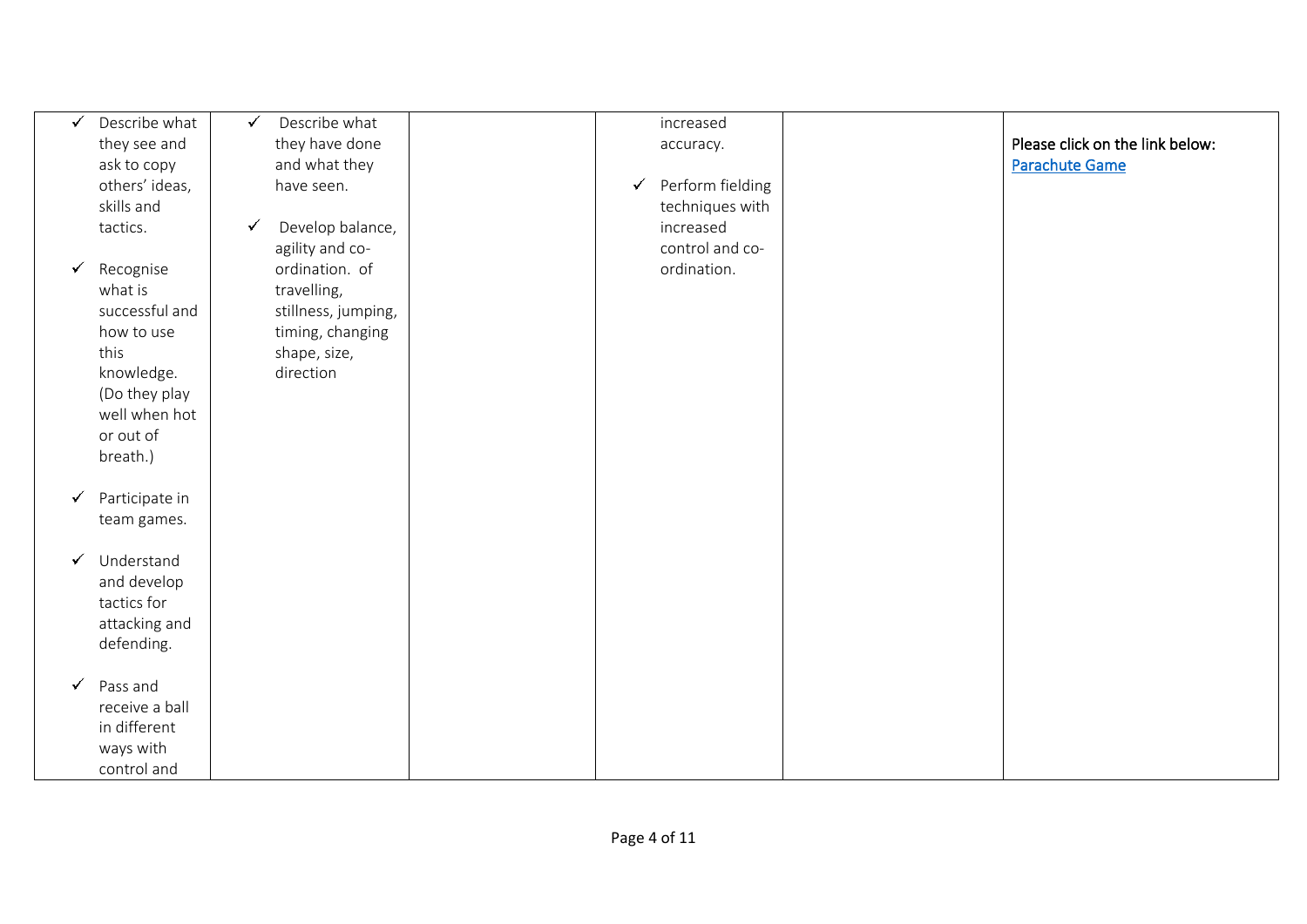| increased               |                           |                           |                           |                                |                                         |
|-------------------------|---------------------------|---------------------------|---------------------------|--------------------------------|-----------------------------------------|
| accuracy                |                           |                           |                           |                                |                                         |
|                         |                           |                           |                           |                                |                                         |
| Year <sub>3</sub>       | Gymnastics                | Dance                     | <b>Net and Wall Games</b> | <b>Striking and Fielding</b>   | <b>Multi-skills and Athletics</b>       |
| <b>Invasion Games</b>   |                           |                           |                           |                                |                                         |
| Children will be taught | Develop and perform       | Improvise freely on their | Children will be taught   | Children will be taught to:    | Children will be taught to              |
| to:                     | actions.                  | own and with a partner,   | to:                       | Consolidate and develop the    | Choose skills and equipment to meet     |
| Practise passing to a   |                           | translating ideas from a  | Practise throwing and     | range and consistency of       | the challenges they are set. e.g by     |
| partner using a         | Practice and concentrate  | stimulus to a             | catching with a variety   | their skills in striking and   | increasing the distance thrown.         |
| number of sending and   | on quality of movement.   | movement. Keep up an      | of different balls and    | fielding games. Recognise      |                                         |
| receiving techniques.   |                           | activity over a period of | using different types of  | how specific activities affect | Use different techniques, speeds        |
|                         | Link different balances   | time and know what        | throwing. Hit the ball    | their bodies. Understand the   | and effort to meet challenges set for   |
| Improve accuracy of     | moving in and out of      | they need to warm up      | with a racket. Use        | importance of keeping warm.    | running, jumping and throwing.          |
| passes and use space    | positions of stillness.   | and cool down for         | different shots. Play     |                                | Recognise and describe what their       |
| to keep possession      |                           | dance.                    | games using throwing      |                                | bodies feel like during different types |
| better.                 | Transfer weight smoothly  |                           | and catching skills. Vary |                                | of activity.                            |
| Remain in control of    | from one part of body to  | Practise and              | strength, length and      |                                |                                         |
| ball while travelling.  | another.                  | performance could be      | direction of throw.       |                                | Describe what happens to their          |
| Use communication       |                           | as part of Christmas      | Know how can they         |                                | heart, breathing and temperature        |
| skills to help others   | Use actions on floor and  | Performance and/or        | make it difficult for     |                                | during different types of athletic      |
| know where they are     | over, through, across and | Children in Need.         | opponent to receive       |                                | activity.                               |
| going.                  | along apparatus.          |                           | ball. Stand when          |                                |                                         |
|                         |                           |                           | receiving. Understand     |                                |                                         |
| Look when travelling    | Vary and apply actions on |                           | attack and defence        |                                | Possible Core Task - Using different    |
| and what happens        | floor and apparatus.      |                           | tactics. Understand       |                                | ways of travelling, e.g, running,       |
| after they have passed  |                           |                           | rules about the games.    |                                | walking, hopping and skipping. See      |
| ball. A&D               | Copy a partner's          |                           |                           |                                | how fast or far children can go in the  |
|                         | sequence on floor and     |                           | Possible Core Task - Play |                                | challenge. E.g how many bean bags       |
| Play games that         | apparatus.                |                           | 1vs 1 try to score points |                                | can you move in 5secs? How many         |
| involve keeping         |                           |                           | by throwing ball over a   |                                | cones can you touch in 15secs etc.      |
| possession and scoring  | Perform easy              |                           | net and making it         |                                | $\checkmark$ Sports Day. Children go    |
| in targets. 3vs 1 and   | combinations of           |                           | bounce twice. Then 2vs2   |                                | down to the track and                   |
| 4vs 1 games.            | contrasting actions.      |                           |                           |                                |                                         |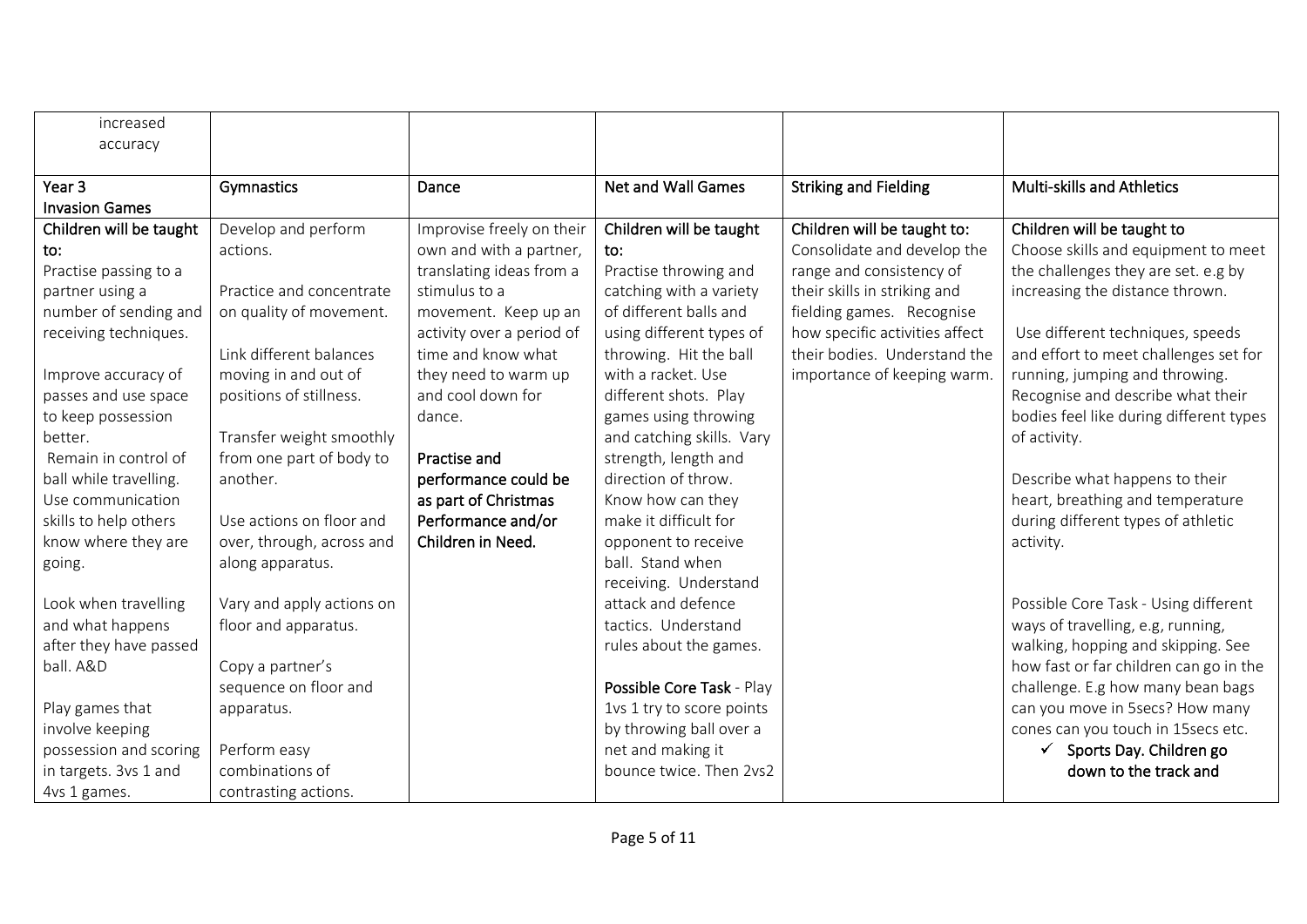|                          |                           | one with racket and   | experience sprintinghurdles |
|--------------------------|---------------------------|-----------------------|-----------------------------|
| Know which passes are    | Choose combinations that  | partner to feed ball. | and some field activities.  |
| best tactics to keep     | work in their sequences.  |                       |                             |
|                          |                           |                       |                             |
| possession.              |                           |                       |                             |
|                          | How they devise           |                       |                             |
| Find space to receive    | sequences.                |                       |                             |
| and support.             |                           |                       |                             |
|                          |                           |                       |                             |
|                          | Core Task - Using floor   |                       |                             |
| Know what to think       | and apparatus, create and |                       |                             |
| about when team has      | perform a sequence of     |                       |                             |
| and hasn't got the ball. | contrasting actions.      |                       |                             |
|                          |                           |                       |                             |
|                          |                           |                       |                             |
| How to organise          |                           |                       |                             |
| themselves differently   |                           |                       |                             |
| to play each of the      |                           |                       |                             |
| games successfully.      |                           |                       |                             |
|                          |                           |                       |                             |
|                          |                           |                       |                             |
| Understand patterns      |                           |                       |                             |
| of play- if ball is in a |                           |                       |                             |
| certain position where   |                           |                       |                             |
| should players be        |                           |                       |                             |
| Possible Core Task -     |                           |                       |                             |
|                          |                           |                       |                             |
| Score points by kicking  |                           |                       |                             |
| ball into target area or |                           |                       |                             |
| knocking over skittle.   |                           |                       |                             |
| Play 4vs 2 and then      |                           |                       |                             |
| $4vs3$ .                 |                           |                       |                             |
|                          |                           |                       |                             |
|                          |                           |                       |                             |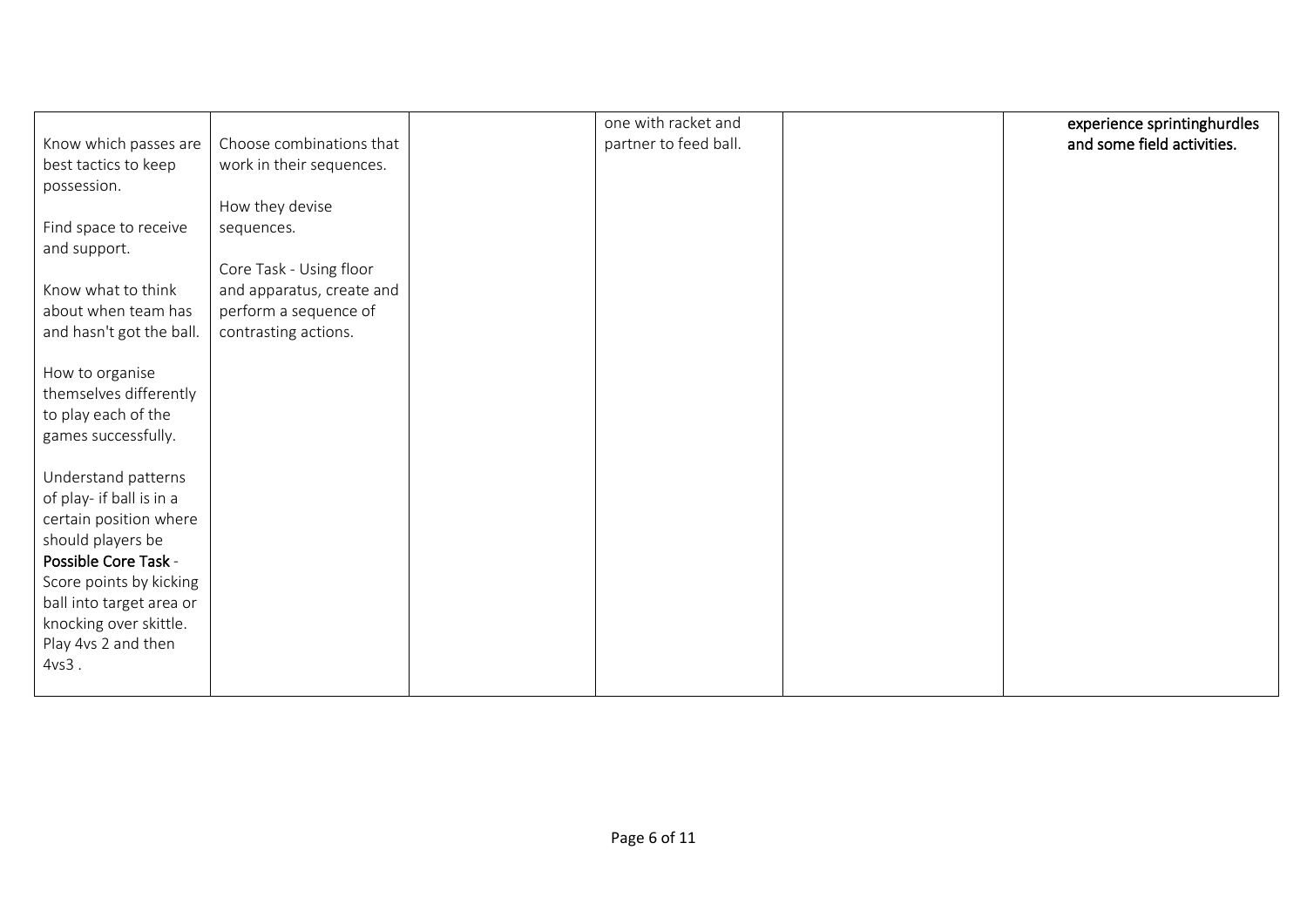| Year 4                  | Gymnastics                  | Dance                     | <b>Net and Wall Games</b> | <b>Striking and Fielding</b>   | <b>Multi-skills and Athletics</b>     |
|-------------------------|-----------------------------|---------------------------|---------------------------|--------------------------------|---------------------------------------|
| <b>Invasion Games</b>   |                             |                           |                           |                                |                                       |
| Children will be taught | Children will be taught to: | Children will be taught   | Children will be taught   | Children will be taught to:    | Run for short distances and times,    |
| to                      | Devise, perform and         | to: Explore and create    | to: Choose and use a      | Run for short distances and    | and for longer distances and times.   |
| Play games using        | repeat sequences that       | characters and            | range of simple tactics   | times, and for longer          | Keep a steady pace. Practise 5        |
| throwing and catching   | include travel, body        | narratives in response to | and strategies. Keep,     | distances and times. Keep a    | basic jumps e.g hop, step, jump.      |
| skills. Vary strength,  | shapes and balances.        | a range of stimuli.       | adapt and make rules      | steady pace. Practise 5 basic  | Combine basic actions and form        |
| length and direction of | Help them change            | Describe, interpret and   | for striking and fielding | jumps e.g hop, step, jump.     | simple jump combinations. Throw       |
| throw. Understand       | sequences. Include          | evaluate their own and    | games. Recognise          | Combine basic actions and      | into a target using slinging, pushing |
| how they can make it    | changes of dynamics.        | others' dances, taking    | good performance and      | form simple jump               | and pulling actions.                  |
| difficult for opponent  | Work with a partner.        | account of character      | identify the parts of a   | combinations. Throw into a     |                                       |
| to receive ball.        | Adapt their sequences to    | and narrative.            | performance that need     | target using slinging, pushing | Describe and evaluate the             |
| Understand where to     | include apparatus and to    |                           | improving.                | and pulling actions.           | effectiveness of performance and      |
| stand when receiving.   | suit partner or small       |                           |                           |                                | recognise aspects that need           |
| Understand attack and   | group. Ask which parts of   |                           | Possible Core Task - Ask  | Describe and evaluate the      | improving.                            |
| defence tactics.        | task they have completed    |                           | the children to make up   | effectiveness of performance   | ✓<br>Sports Day. Children go          |
| Understand rules about  | and the ones they still     |                           | a new striking and        | and recognise aspects that     | down to the track and                 |
| the games. S&A          | need to practice.           |                           | fielding game, with a     | need improving.                | experience sprinting                  |
|                         | Compare and contrast        |                           | scoring system. They      | Core Task - Chn to work in     | hurdles and some field                |
| Describe what they do   | similar performances.       |                           | should be able to play    | small groups to investigate    | activities.                           |
| and what they find      | Suggest ways to improve     |                           | their game well and       | and compare the                |                                       |
| hard.                   | the quality of sequence.    |                           | teach it to others.       | effectiveness of different     |                                       |
|                         | E&I                         |                           |                           | styles of : running e.g. short |                                       |
| Talk about how to       |                             |                           |                           | steps, long strides, straight  |                                       |
| change the court to     | Possible Core Task -        |                           |                           | arms, bent arms, swinging      |                                       |
| make it easier/harder.  | Create and perform a        |                           |                           | arms. Jumping, e.g off one     |                                       |
|                         | simple sequence on floor    |                           |                           | foot, two feet. Throwing e.g.  |                                       |
| Say what they do well   | and using mats of up to     |                           |                           | underarm, overarm, pushing,    |                                       |
| in a game and what      | four elements (eg           |                           |                           | pulling etc. Chn to decide     |                                       |
| they need help with     | balance roll, jump, body    |                           |                           | which style they prefer and    |                                       |
| and what they need to   | shape). Clear starting      |                           |                           | see if they can go faster,     |                                       |
| practice. E&I           | place and move smoothly     |                           |                           | higher or further              |                                       |
|                         |                             |                           |                           |                                |                                       |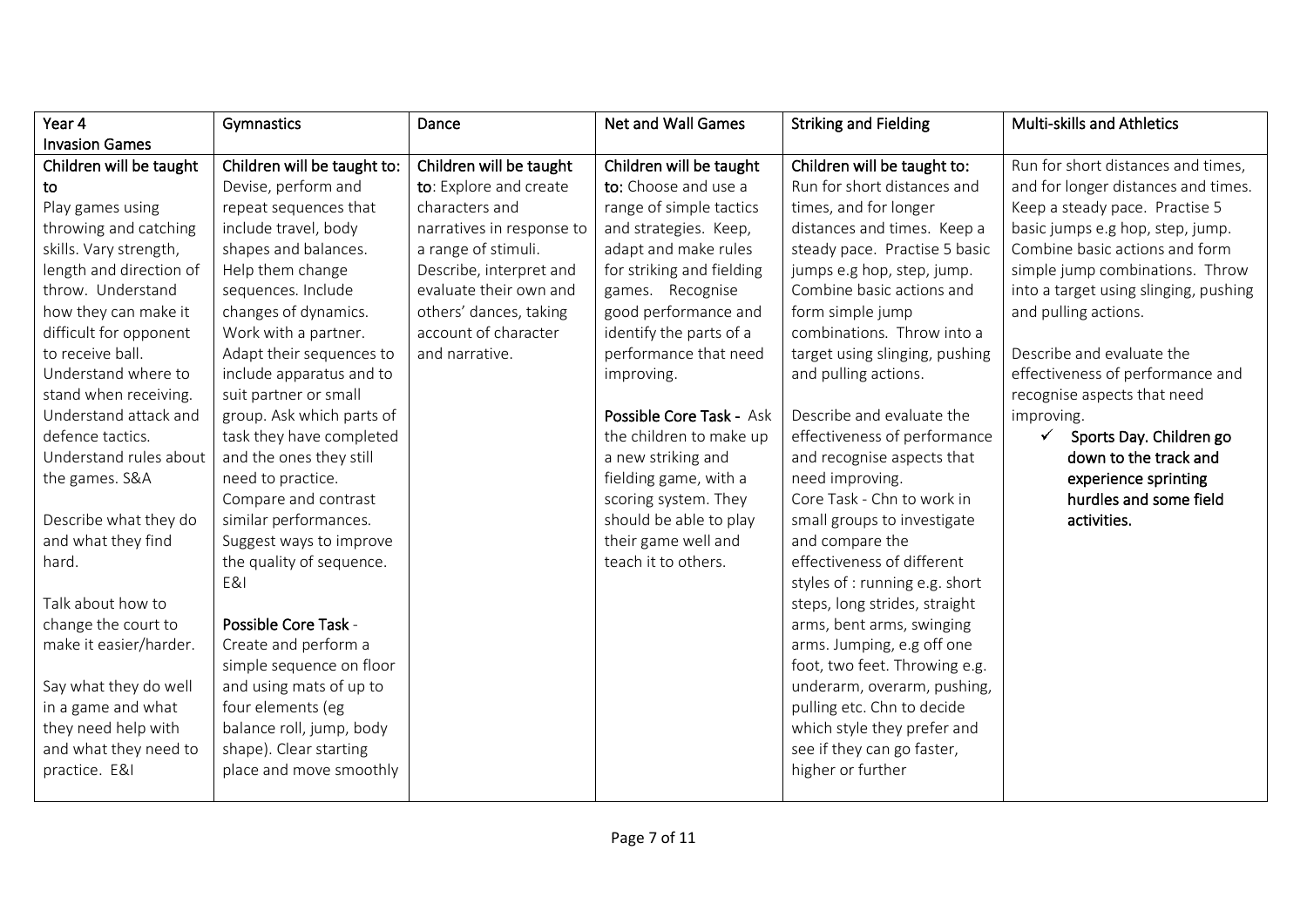| Core Task - Play 1vs 1  | between shapes and        |                           |                          |                                 |                                       |
|-------------------------|---------------------------|---------------------------|--------------------------|---------------------------------|---------------------------------------|
| try to score points by  | actions.                  |                           |                          |                                 |                                       |
| throwing ball over a    |                           |                           |                          |                                 |                                       |
| net and making it       |                           |                           |                          |                                 |                                       |
| bounce twice. Then      |                           |                           |                          |                                 |                                       |
| 2vs2 one with racket    |                           |                           |                          |                                 |                                       |
| and partner to feed     |                           |                           |                          |                                 |                                       |
| ball.                   |                           |                           |                          |                                 |                                       |
| Year 5                  |                           |                           |                          |                                 |                                       |
| <b>Invasion Games</b>   | Gymnastics                | Dance                     | Net and Wall Games       | <b>Striking and Fielding</b>    | <b>Multi-skills and Athletics</b>     |
|                         |                           |                           |                          |                                 |                                       |
| Show ways to keep ball  | Explore range of          | Explore and improvise     | Hold and swing racket    | Develop the range and           | Choose their favourite ways of        |
| away from defenders.    | symmetric and             | ideas for dances in       | and where to stand on    | consistency of their skills,    | running, jumping and throwing.        |
| How to shield the ball. | asymmetric actions,       | different styles, working | the court when hitting,  | especially in specific striking | Choose the best equipment for         |
| Change speed,           | shapes and balances.      | on their own, with a      | catching and receiving.  | and fielding games. A&S         | different activities. Know how to     |
| direction with ball to  | Control actions and       | partner and in a group.   | Hit the ball on both     | Know how to warm up.            | plan a run so they pace themselves    |
| get away from           | combine them fluently.    | Organise their own        | sides of the body and    | Understand what to include      | evenly or unevenly. Plan to cover     |
| defender. Shoot         | Be aware of extension,    | warm up and cool down     | above head. Use          | in a warm up in order to        | distances as a team to get the best   |
| accurately in a variety | body tension and control. | activities to suit the    | different types of shots | improve performance.            | results possible. Mark a run up for   |
| of ways. Mark an        | Move from floor to        | dance. Show an            | during a game. Improve   | Understand why exercise is      | jumping and throwing. Set             |
| opponent.               | apparatus, change levels  | understanding of why it   | accuracy. Explain why    | good for their fitness, health  | themselves and others targets in      |
|                         | and move safely.          | is important.             | they or others are       | and well-being. H&F             | different events. Watch a partner's   |
| Watch and evaluate      | Combine movements         |                           | playing well in the      |                                 | athletic performance and identify     |
| the success of the      | with other in a group     |                           | games. Know what they    |                                 | the main strengths. Identify parts of |
| games they play in.     | (matching and mirroring). |                           | need to get better at    | Possible Core Task - The aim    | the performance that need to be       |
|                         | Watch a performance       |                           | and what to practice.    | of the game is for a pair (1    | practised and refined, and suggest    |
| Identify parts of the   | and evaluate its success. |                           | Know how to change       | batter and 1 runner) to score   | improvements.                         |
| game that are going     | Identify what was         |                           | court to make easier.    | as many runs as possible.       | Possible Core Task - Measure how      |
| well and parts that     | performed well and what   |                           | Understand practices to  | Play the game two against       | fast chn can run in: 5secs, 30secs    |
| need improving.         | needs improving. Choose   |                           | help with precision and  | four. One of the pair bats      | and 2minutes. See if they can run     |
|                         | a focus for improvement.  |                           | consistency and speed    | while the other runs.           | faster to improve the distance. e.g   |
|                         | Identify one or two       |                           | about the court.         |                                 | run for shorter or longer times to    |
|                         | aspects of their          |                           |                          |                                 | reduce/increase effort. Use           |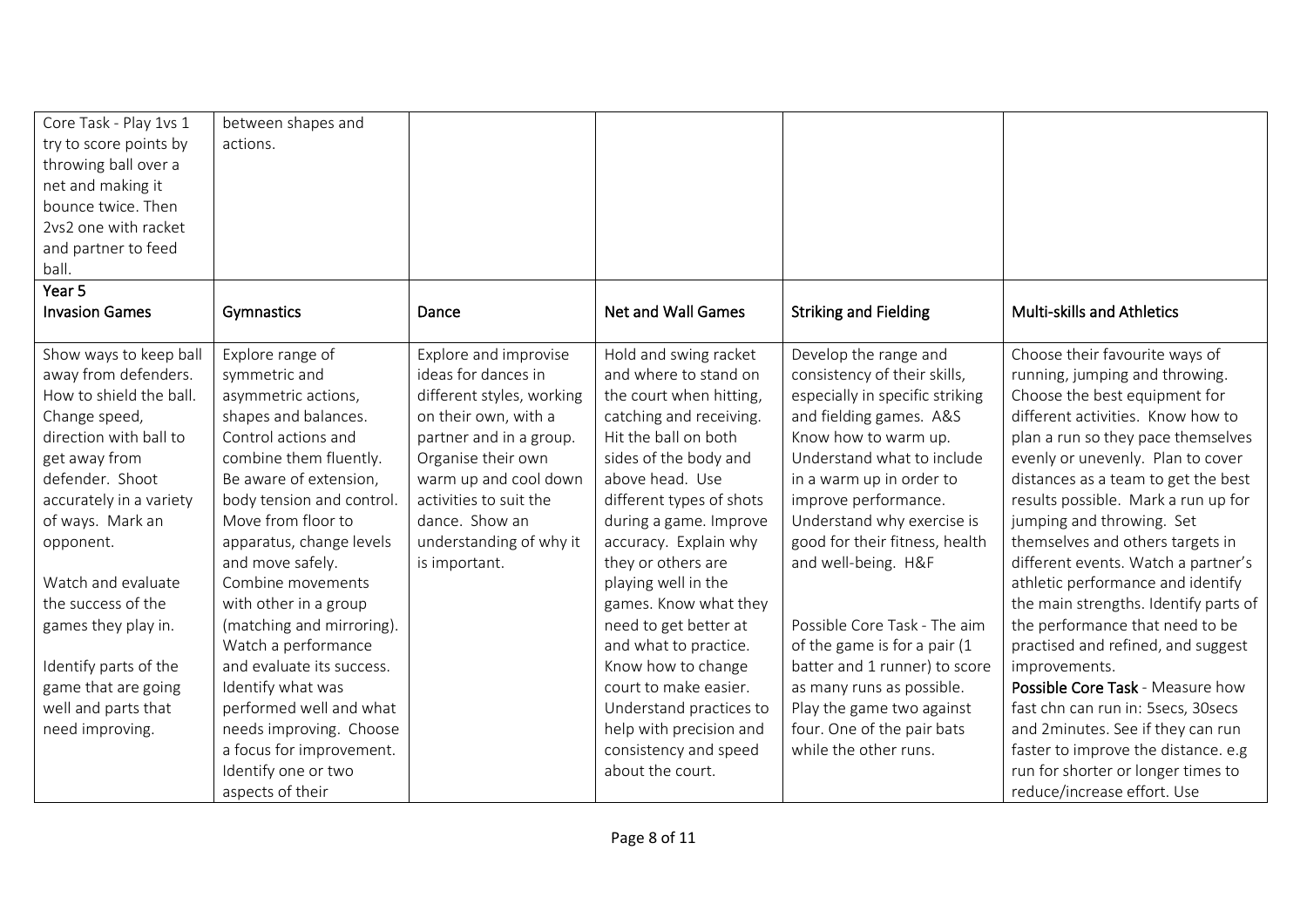| Explain how confident  | performance to practice | Core Task - Play game by   | different courses e.g zigzag,       |
|------------------------|-------------------------|----------------------------|-------------------------------------|
| they feel in different | and improve.            | hitting ball across court. | circular, back and forth. Run while |
| positions.             |                         | Then making changes to     | dribbling a ball or using a baton.  |
|                        |                         | net, court and rules.      | Work in a relay team. Design mixed  |
| Suggest what they      |                         |                            | relays that use different skills.   |
| need to practice to    |                         |                            | Sports Day. Children go             |
| enjoy game more.       |                         |                            | down to the track and               |
|                        |                         |                            | experience                          |
| Change pitch size to   |                         |                            | sprinting, hurdles and some         |
| make games             |                         |                            | field activities.                   |
| better/more            |                         |                            |                                     |
| challenging.           |                         |                            |                                     |
|                        |                         |                            |                                     |

| Year <sub>6</sub>      | Gymnastics                 | Dance                   | <b>Net and Wall Games</b> | <b>Striking and Fielding</b>    | <b>Multi-skills and Athletics</b>    |
|------------------------|----------------------------|-------------------------|---------------------------|---------------------------------|--------------------------------------|
| <b>Invasion Games</b>  |                            |                         |                           |                                 |                                      |
| Understand that when   | Make up a sequence and     | Children will be taught | Devise a scoring system.  | Children will be taught to:     | Develop the consistency of their     |
| each team has the ball | adapt it to different      | to: Explore, improvise  | Hit the ball in the court | Use and adapt rules,            | actions in a number of events.       |
| they are attacking and | apparatus layouts. Use     | and combine movement    | away from opponent,       | strategies and tactics, using   | Increase the number of techniques    |
| when they haven't,     | combinations of dynamics   | ideas fluently and      | how to outwit them        | their knowledge of basic        | they use. Sustain pace over longer   |
| they are defending.    | (pathways) to use space    | effectively. Understand | using speed height and    | principles of batting and       | distances, e.g. sprint for seven     |
|                        | effectively. Make up own   | how a dance is formed   | direction of ball. Know   | fielding. Evaluate strengths    | seconds, run for one or two          |
| Understand different   | rule for longer, more      | and performed. To       | where to stand when       | and weaknesses in their own     | minutes. Throw with greater          |
| ways of attacking and  | complex sequences. Plan    | evaluate, refine and    | attacking and defending.  | and others' performances        | control, accuracy and efficiency.    |
| encourage them to use  | a sequence and adapt it    | develop their own and   | Explain why they or       | and suggest improvements.       | Perform a range of jumps showing     |
| positions for their    | to limited equipment.      | others' work.           | others are playing well   | Possible Core Task - The aim    | power, control and consistency at    |
| team carefully.        | Work as a group and        | Possible link to end of | in the games. Know        | of the game is for pairs to     | both take off and landing.           |
|                        | share roles fairly.        | year performance and    | what they need to get     | score as many runs as           | Understand why exercise is good      |
| Understand different   | Investigate different ways | Children in Need.       | better at and what to     | possible in an innings of a set | for fitness, health and wellbeing.   |
| ways to attack and     | of working with a partner  |                         | practice. Understand      | length. Start with a three pair | Say why some athletic activities can |
| defend.                | or small group. Use        |                         | how to change court to    | game. One pair bats, one pair   | improve strength, power or           |
|                        | compositional ideas        |                         | make easier.              |                                 | stamina and explain how these can    |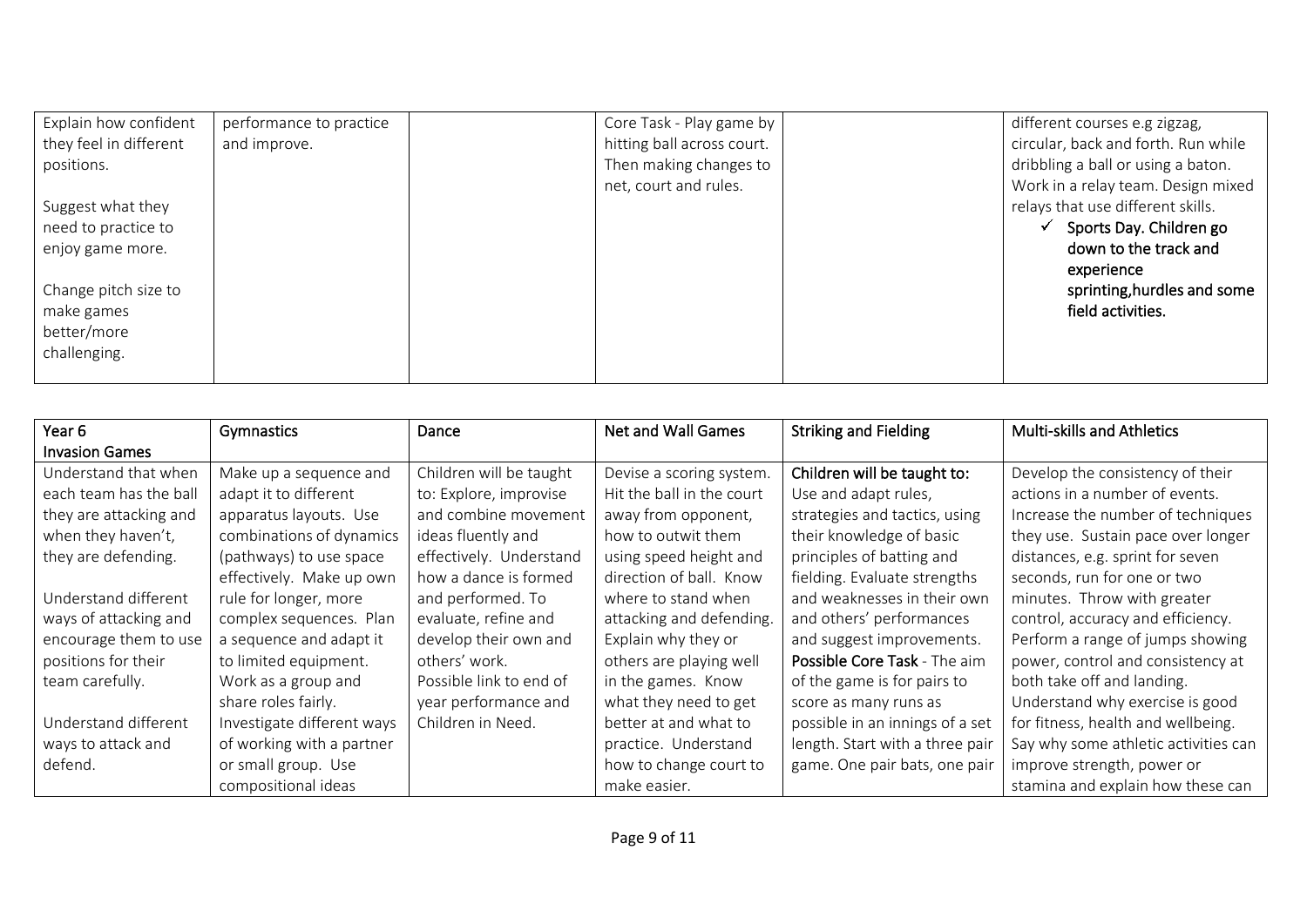| Choose right            | (contrasts and variation in | Understand practices to   | fields and the third pair | help their performance in other    |
|-------------------------|-----------------------------|---------------------------|---------------------------|------------------------------------|
| formations and tactics  | shape, speed, level,        | help with precision and   | bowls and keeps wicket.   | types of activity.                 |
| for attack and defence. | timing and actions)         | consistency and speed     |                           |                                    |
|                         | Know how gymnastics         | about the court.          |                           | Possible Core Task - Chn to        |
| Know how they           | promotes strength, power    |                           |                           | measure how long or high they can  |
| support other players   | and suppleness.             |                           |                           | jump using standing jumps, jumps   |
| in attack and defence.  | Understand the              | Possible Core Task - Play |                           | with run ups, combination jumps.   |
|                         | importance of warming       | games and change size     |                           | Chn to use different ways to       |
| Understand how to get   | up. Value of exercise       | of net, court and         |                           | measure. Chn to measure how well   |
| ready for games.        | outside of school day.      | equipment used. Play      |                           | they can throw e.g for height,     |
|                         | Devise effective warm up    | short tennis singles and  |                           | distance, with run ups and using   |
| Know some ideas for     | for gymnastics. Set out     | doubles with rules in     |                           | different equipment.               |
| warm up exercises and   | and do risk assessments     | place.                    |                           |                                    |
| routines.               | on apparatus. F             |                           |                           | Sports Day. Children go down to    |
|                         |                             |                           |                           | the track and experience sprinting |
| Know what makes a       | Possible Core Task -        |                           |                           | hurdles and some field activities. |
| good warm up.           | Create and perform floor    |                           |                           |                                    |
|                         | and apparatus for an        |                           |                           |                                    |
| Know what clothing      | audience that will include  |                           |                           |                                    |
| and footwear is best to | at least 8-10 elements.     |                           |                           |                                    |
| wear.                   | Include twisting and        |                           |                           |                                    |
| Know how to check       | turning, flight, changes of |                           |                           |                                    |
| playing area.           | direction and speed and     |                           |                           |                                    |
| Know how playing        | contrasting shapes and      |                           |                           |                                    |
| invasion games helps    | balances.                   |                           |                           |                                    |
| your fitness and        |                             |                           |                           |                                    |
| benefits of playing     |                             |                           |                           |                                    |
| outside of school.      |                             |                           |                           |                                    |
| Core Task - Play 4vs 4  |                             |                           |                           |                                    |
| then 5 vs 5 on pitch,   |                             |                           |                           |                                    |
| goal at each end with   |                             |                           |                           |                                    |
| shooting area. Play     |                             |                           |                           |                                    |
| without goalkeepers to  |                             |                           |                           |                                    |